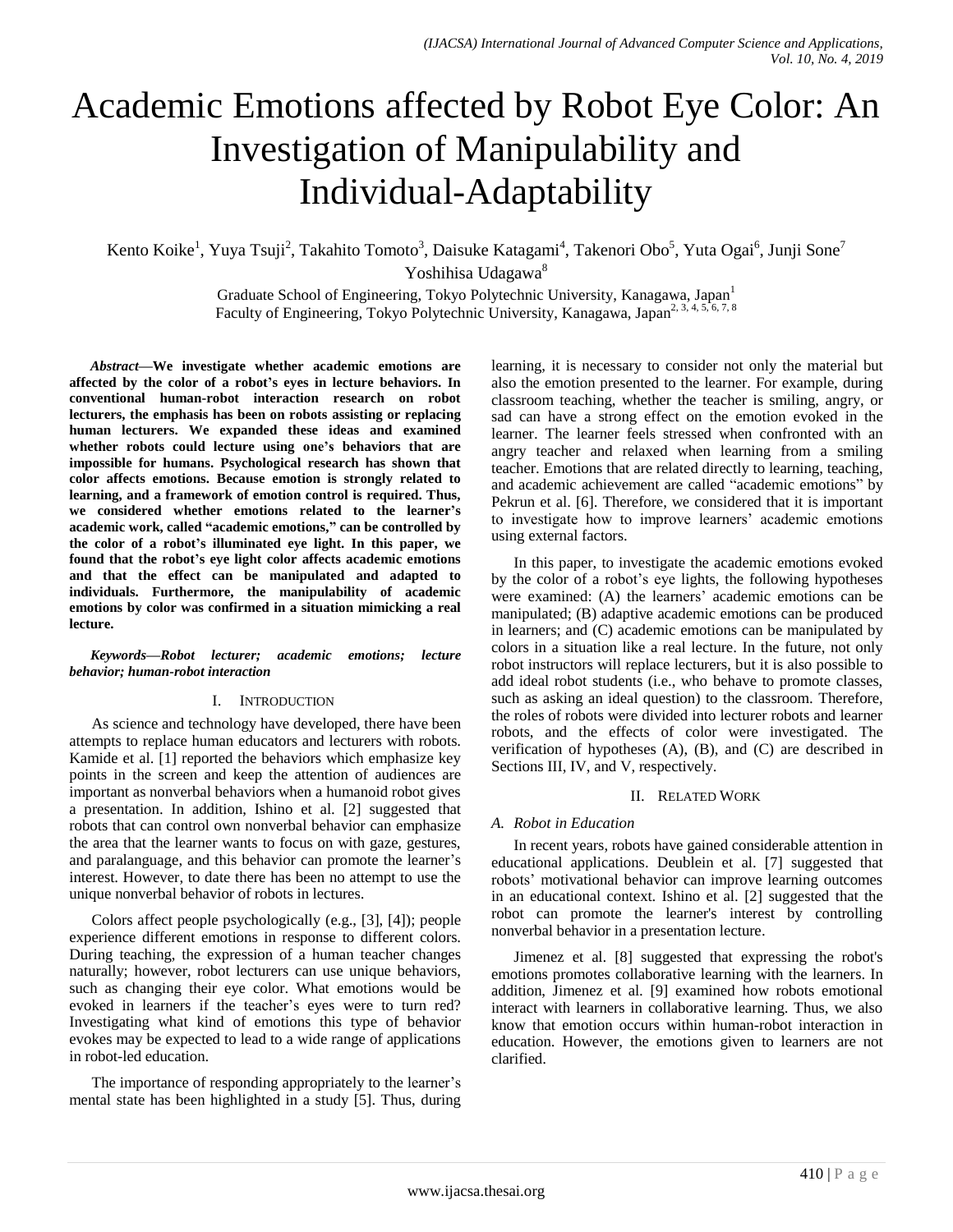# *B. Intelligent Tutoring System*

In recent years, research on Intelligent Tutoring System (ITS) has been increasing in attempts to support not only learner's knowledge state but also mental state. For example, the Intelligent Mentoring System [10], [11] in ITS is an attempt to support knowledge and mental states by acquiring information with different granularity such as answer history and mouse movement from learners. AutoTutor [12] has shown one of the more practical ways ITS can read learners' emotions. However, these studies have been conducted to read the learner's emotions, and not to control the learner's emotions from the ITS output.

## III. EXPERIMENT I

# *A. Summary*

We examined the effect of the color function of Pepper (Softbank Robotics) on the academic emotions of learners" learning activities. Participants were 10 graduate and undergraduate students.

# *B. Purpose*

In this experiment we investigated the following hypotheses. (A-1) The academic emotions of the learner are affected by presenting color information as part of the lecture behavior of the robot and (A-2) the students' academic emotions are manipulated by presenting color information.

# *C. Stimulus*

We prepared four utterance patterns as Pepper's lecture behavior. There were two utterance patterns each for the roles of lecturer and learner.

- Important: "The point I will explain now is important." (as Lecturer).
- Warning: "Please stop talking, that is not related to class." (as Lecturer).
- Confused: "I had some difficulties. I do not understand." (as Learner).
- Understanding: "I see, right." (as Learner)

The color representation in this study changed only the LED color in Pepper's eyes, and the color of the other parts of the robot and its posture were unchanged. Because only color representation was used, gestures were not performed. Emotions evoked by color are interpreted subjectively; thus, the following correspondence between the colors and emotions was shown to limit interpretation (Fig. 1).

- Red: Anger or strong feeling.
- Green: Joy or mild feeling.
- White: Apathy.

The 12 combinations of the four utterance patterns and three colors were used as stimuli.

# *D. Questionnaire*

In psychology, emotions that are related to learning, teaching, and academic achievement are called academic emotions. These emotions are enjoyment, boredom, anger, hope, anxiety, hopelessness, pride, and relief [6], [13]. We prepared seven-point Likert scale questionnaires using these academic emotions as evaluation items.

# *E. Procedure*

In the experiment, all utterance patterns for Pepper were given in order of white, red, and green.

Each utterance pattern was evaluated by a questionnaire with the question "How do you feel when you take a lecture with this robot?"

The procedure is as follows (Fig. 2).

*1)* Participants sit in front of Pepper.

*2)* Participants evaluate Pepper"s lecture behavior.

*a)* Pepper says an [Important] utterance while illuminating its eyes (white).

*b)* Participants evaluate the lecture behavior in context with a questionnaire.

*c)* Repeat a) and b) while changing the utterence patterns in []to Warning, Confused, and Understanding.

*d)* When all of the utterance patterns have been evaluated, change color in () and repeat a) to c).



Fig. 1. Pepper's different Eye Colors (From Left, White, Red, and Green).



Fig. 2. Procedure for Experiment I.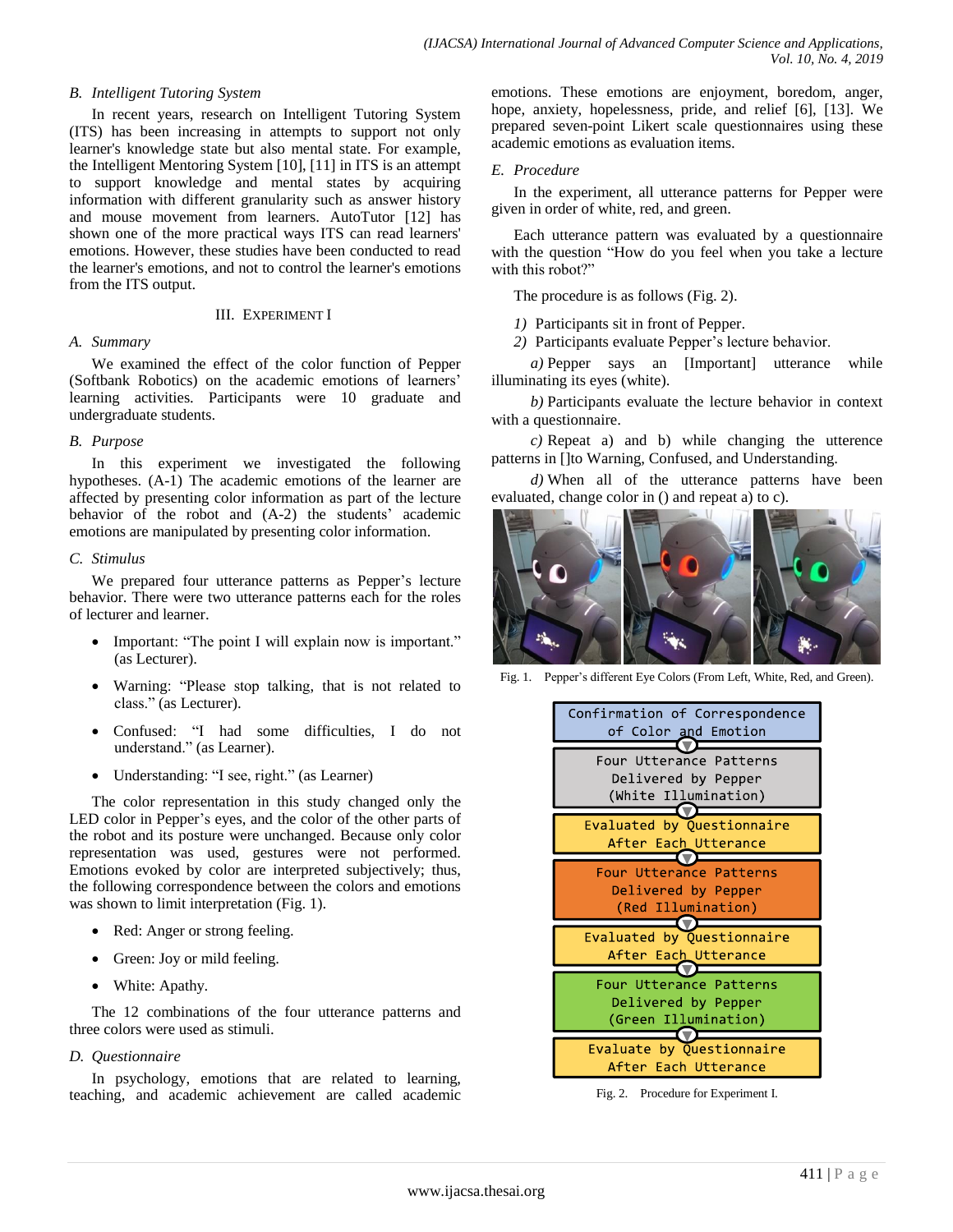# *F. Results*

The results are shown in Fig. 3 to 6. The results were subjected to multiple comparisons using Ryan's method after confirming a significant difference ( $p < 0.05$ ) by Friedman's test. The significance symbols in the figures indicate the significant difference  $(p < 0.05)$  calculated by Ryan's method and the error bars indicate standard errors.

Fig. 3 shows the results for the Important utterance pattern. There were significant differences between white and red and between white and green in boredom, pride, hope, and relief. White enhanced boredom and suppressed pride, enjoyment, hope, and relief. Conversely, red and green suppressed boredom and enhanced pride, enjoyment, hope, and relief. There was also a significant difference in enjoyment between white and green suggesting that white suppressed and green enhanced enjoyment.

Fig. 4 shows the results of the Warning utterance pattern. There was a significant difference between white and red in hope. White suppressed and red enhanced hope. There were many differences in the values themselves, but no other significant differences were found, probably because the Warning context itself depended on the individual learner.

Fig. 5 shows the results for the Confused utterance pattern. There was a significant difference between white and red in hope and relief. White suppressed and red enhanced hope and relief. There was also a significant difference between white and green in enjoyment. White suppressed and green enhanced enjoyment.



Fig. 3. Results for the Important utterance pattern



Fig. 4. Results for the Warning utterance pattern



Fig. 5. Results for the Confused utterance pattern



Fig. 6. Results for the Understanding utterance pattern

Fig. 6 shows the results for the Understanding utterance pattern. There were significant differences between white and green and between red and green in pride, hopelessness, enjoyment, and anxiety. Green enhanced pride and enjoyment and suppressed hopelessness and anxiety. Conversely, white and red suppressed pride and enjoyment and enhanced hopelessness and anxiety. There was also a significant difference between white and green in boredom, hope, and relief. White suppressed and green enhanced hope and relief, and white enhanced and green suppressed boredom. There was also a significant difference between red and green in anger. Red enhanced and green suppressed anger. These results show that green had a positive effect on Understanding utterance patterns.

#### *G. Evaluation*

These results show that the effects of the combination of utterance and color are different, and that the academic emotions of the learner depended on the color and could be manipulated by changing the color. That is, hypotheses (A-1) and (A-2) were verified.

## IV. ANALYSIS BASED ON INDIVIDUALITY OF LEARNERS

In Section III, we found that the learner's academic emotions were changed and manipulated by changing the color. However, all learner profiles cannot be treated the same, and it is desirable to have a color representation that can respond to the individual characteristics of the learner. Therefore, in this section, we investigated and analyzed the characteristics of the learners using questionnaires on educational psychology.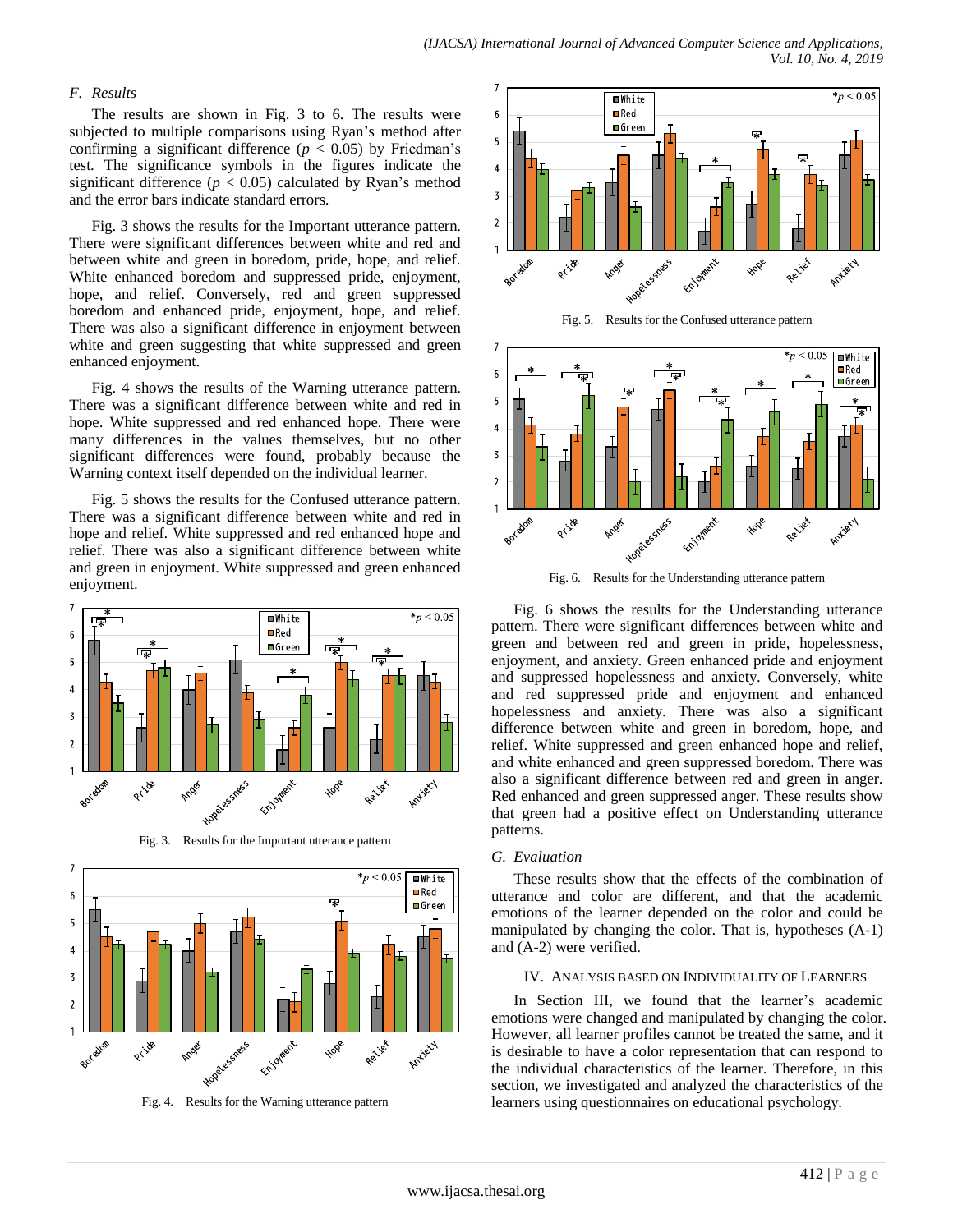# *A. Questionnaire for Investigating Individuality*

Nishimura et al. developed the Japanese short version of the Self-Regulation Questionnaire [14], [15] that assesses intrinsic, identified, introjected, and external regulation in selfdetermination theory. Each type of regulation was measured via five items. The items were rated using a four-point scale (1–strongly disagree to 4–strongly agree). Nishimura et al. [14] reported the validities of this scale by correlation analysis with the original Self-Regulation Questionnaire [16].

The features of each type of regulation are as follows:

- Intrinsic: Learning itself is purposeful; for example, learning itself is interesting or desirable and corresponds to conventional internal motivation.
- Identified: A motivation that represents recognizing the value of doing activities and accepting it as one"s own, such as recognizing that learning shapes one's future.
- Introjected: A negative but partially internalized feature of the activity"s value, such as self-expansion and maintenance of self-worth by comparison with others.
- External: Influenced by reward acquisition and avoidance of punishment and corresponds to conventional external motivation.

# *B. Method*

To examine the individuality of the learner, we asked the participants in Experiment I to answer the Self-Regulation Questionnaire [14] and the values were calculated for each of the four regulations. By correlating the regulation values with the values of eight academic emotions, we obtained individual profiles for each learner that allowed adaptive interactions to be produced for the learners in advance.

# *C. Results*

Table I shows the results of the correlations for each utterance pattern. Each result was tested for noncorrelation, and significant differences are shown ( $p < 0.10$ ,  $p < 0.05$ ). A significance of 5% is indicated with a background color (blue, positive; orange, negative).

The results in Table II show that there are places where significant differences occur depending on the combination of utterance pattern, color, academic emotion, and regulation. There were regulations that had significant positive and negative correlations with green (Table Ib). Similar results were observed for pride with white and green (Table Ic). Therefore, regulation and academic emotion are related.

|       | (a) Results of the Importance Utterance Pattern |         |         |                                              |         |          |           |          |          |
|-------|-------------------------------------------------|---------|---------|----------------------------------------------|---------|----------|-----------|----------|----------|
| Color | Regulation                                      | Boredom | Anger   | Hopelessness                                 | Anxiety | Pride    | Enjoyment | Hope     | Relief   |
|       | Intrinsic                                       | 0.43    | 0.13    | $-0.09$                                      | 0.30    | $0.75*$  | 0.18      | 0.53     | 0.31     |
|       | Identified                                      | $-0.06$ | $-0.02$ | $0.74*$                                      | 0.17    | 0.04     | $-0.48$   | $-0.20$  | $-0.16$  |
| White | Introjected                                     | $-0.11$ | $-0.35$ | $0.88*$                                      | $-0.25$ | $-0.08$  | $-0.31$   | $-0.38$  | $-0.25$  |
|       | External                                        | 0.24    | 0.33    | 0.25                                         | 0.16    | $-0.46$  | 0.01      | $-0.35$  | $-0.14$  |
|       | Intrinsic                                       | $-0.11$ | $-0.32$ | 0.35                                         | $-0.41$ | $-0.25$  | 0.16      | $-0.62+$ | $-0.40$  |
| Red   | Identified                                      | 0.17    | 0.51    | 0.17                                         | 0.17    | $-0.1$   | $-0.64*$  | $-0.06$  | $-0.12$  |
|       | Introjected                                     | 0.27    | 0.43    | $-0.50$                                      | 0.28    | 0.48     | $-0.54$   | $0.62 +$ | 0.37     |
|       | External                                        | 0.07    | 0.32    | $-0.06$                                      | 0.10    | 0.08     | $-0.24$   | 0.54     | 0.33     |
|       | Intrinsic                                       | 0.26    | $-0.15$ | $-0.38$                                      | 0.51    | 0.04     | 0.47      | 0.32     | 0.16     |
| Green | Identified                                      | $-0.10$ | $-0.20$ | $-0.03$                                      | $-0.08$ | 0.23     | $-0.20$   | 0.1      | 0.25     |
|       | Introjected                                     | $-0.04$ | $-0.06$ | 0.15                                         | $-0.42$ | 0.22     | $-0.28$   | $-0.11$  | 0.09     |
|       | External                                        | $-0.43$ | $-0.28$ | $-0.05$                                      | $-0.22$ | 0.24     | $-0.38$   | 0.23     | 0.13     |
|       |                                                 |         |         | (b) Results of the Warning Utterance Pattern |         |          |           |          |          |
| Color | Regulation                                      | Boredom | Anger   | Hopelessness                                 | Anxiety | Pride    | Enjoyment | Hope     | Relief   |
|       | Intrinsic                                       | 0.16    | $-0.26$ | $-0.18$                                      | 0.04    | 0.10     | $-0.38$   | 0.34     | $-0.47$  |
| White | Identified                                      | 0.30    | 0.33    | 0.43                                         | 0.08    | $-0.28$  | $-0.10$   | 0.12     | $-0.44$  |
|       | Introjected                                     | 0.13    | 0.18    | 0.42                                         | $-0.04$ | $-0.01$  | 0.45      | 0.34     | $-0.17$  |
|       | External                                        | 0.25    | 0.52    | $0.57+$                                      | 0.22    | $-0.57+$ | $-0.17$   | $-0.43$  | $-0.25$  |
|       | Intrinsic                                       | $-0.03$ | $-0.27$ | 0.03                                         | $-0.19$ | $-0.39$  | 0.26      | 0.25     | $-0.61+$ |
| Red   | Identified                                      | 0.27    | $-0.33$ | 0.45                                         | 0.18    | $-0.19$  | $-0.43$   | $-0.15$  | $-0.15$  |
|       | Introjected                                     | $0.75*$ | 0.15    | 0.38                                         | 0.24    | 0.40     | $-0.40$   | $-0.12$  | 0.46     |
|       | External                                        | 0.10    | $-0.19$ | 0.07                                         | $-0.10$ | 0.27     | $-0.34$   | 0.21     | 0.36     |
|       | Intrinsic                                       | 0.14    | 0.31    | $-0.38$                                      | 0.14    | $-0.03$  | $0.77*$   | 0.39     | 0.34     |
|       | Identified                                      | $-0.32$ | $-0.02$ | $-0.22$                                      | $-0.34$ | $0.58 +$ | $-0.06$   | $0.61 +$ | 0.42     |
| Green | Introjected                                     | $-0.08$ | $-0.07$ | 0.23                                         | $-0.34$ | 0.50     | $-0.42$   | 0.17     | 0.05     |
|       | External                                        | $-0.20$ | $-0.51$ | 0.19                                         | $-0.25$ | 0.43     | $-0.68*$  | 0.04     | 0.15     |

TABLE I. CORRELATION BETWEEN REGULATIONS AND EMOTIONS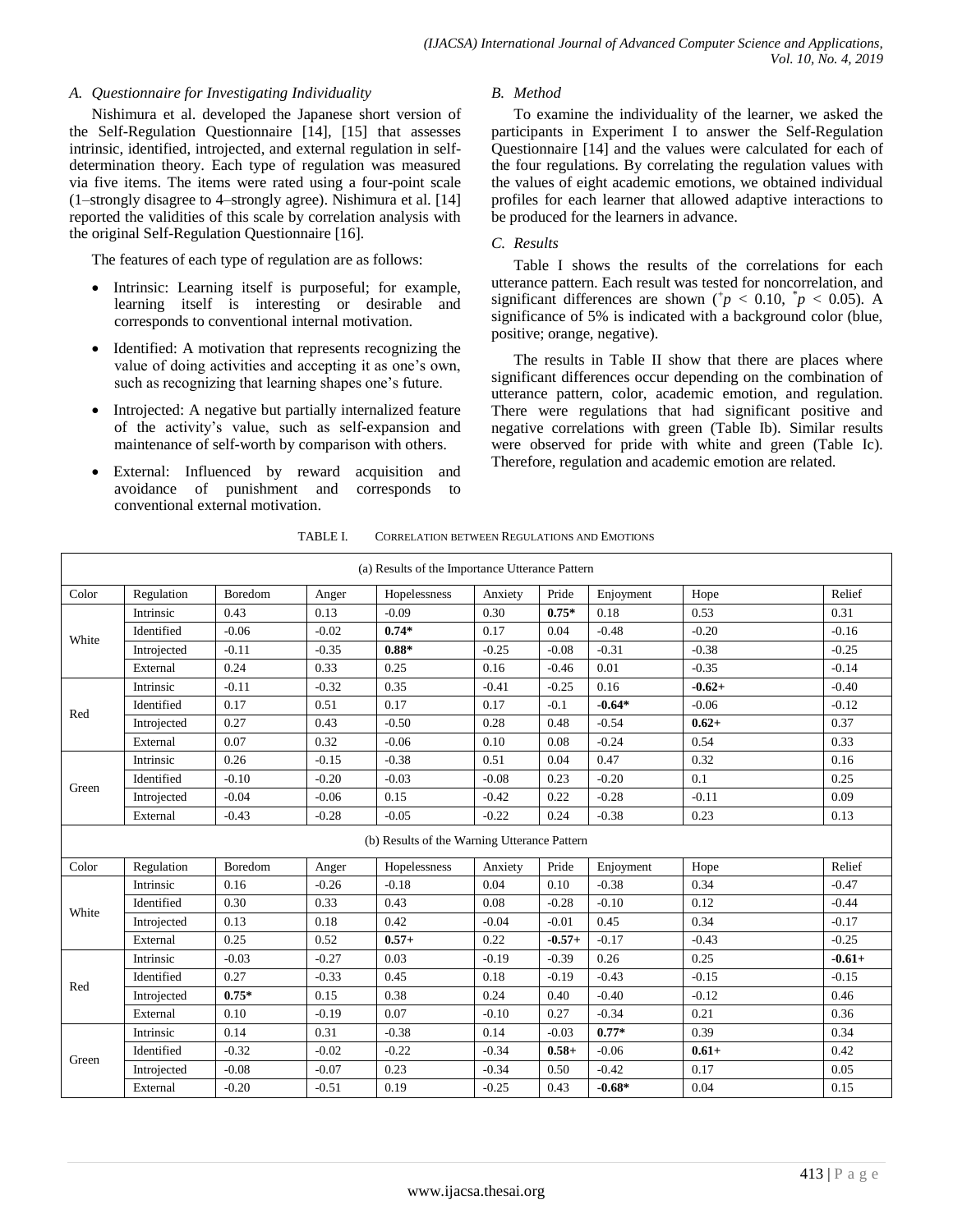|       | (c) Results of the Confused Utterance Pattern |         |          |                                                    |          |          |           |          |         |
|-------|-----------------------------------------------|---------|----------|----------------------------------------------------|----------|----------|-----------|----------|---------|
| Color | Regulation                                    | Boredom | Anger    | Hopelessness                                       | Anxiety  | Pride    | Enjoyment | Hope     | Relief  |
|       | Intrinsic                                     | 0.39    | 0.52     | 0.45                                               | 0.48     | $0.72*$  | $-0.17$   | 0.46     | $-0.18$ |
|       | Identified                                    | $-0.06$ | $-0.32$  | 0.37                                               | 0.31     | $-0.07$  | $-0.30$   | $-0.25$  | $-0.20$ |
| White | Introjected                                   | $-0.24$ | $-0.45$  | 0.03                                               | $-0.04$  | $-0.50$  | $-0.58+$  | $-0.44$  | $-0.33$ |
|       | External                                      | 0.11    | $-0.66*$ | 0.19                                               | 0.16     | $-0.68*$ | $-0.23$   | $-0.36$  | $-0.11$ |
|       | Intrinsic                                     | $-0.31$ | $-0.37$  | $-0.58+$                                           | $-0.4$   | $-0.57+$ | 0.09      | $-0.68*$ | $-0.39$ |
| Red   | Identified                                    | 0.44    | $0.70*$  | 0.10                                               | 0.37     | $-0.28$  | $-0.70*$  | $-0.12$  | 0.35    |
|       | Introjected                                   | 0.42    | $0.72*$  | 0.15                                               | 0.44     | $-0.04$  | $-0.50$   | 0.11     | 0.54    |
|       | External                                      | 0.49    | 0.47     | $0.58+$                                            | 0.45     | $-0.17$  | $-0.25$   | 0.43     | 0.46    |
|       | Intrinsic                                     | $-0.03$ | 0.39     | $-0.53$                                            | 0.32     | $0.8*$   | 0.52      | 0.47     | $0.75*$ |
| Green | Identified                                    | 0.08    | $-0.17$  | 0.49                                               | 0.27     | $-0.23$  | $-0.43$   | 0.08     | 0.15    |
|       | Introjected                                   | $-0.26$ | $-0.54$  | 0.54                                               | $-0.35$  | $-0.52$  | $-0.52$   | $-0.04$  | $-0.03$ |
|       | External                                      | 0.48    | $-0.40$  | 0.44                                               | 0.00     | $-0.68*$ | $-0.47$   | $-0.40$  | $-0.33$ |
|       |                                               |         |          | (d) Results of the understanding Utterance Pattern |          |          |           |          |         |
| Color | Regulation                                    | Boredom | Anger    | Hopelessness                                       | Anxiety  | Pride    | Enjoyment | Hope     | Relief  |
|       | Intrinsic                                     | 0.46    | $0.59+$  | 0.47                                               | 0.35     | 0.04     | $-0.20$   | 0.03     | $-0.03$ |
| White | Identified                                    | 0.22    | $-0.52$  | 0.14                                               | $0.11\,$ | $-0.37$  | $-0.79*$  | 0.44     | $-0.09$ |
|       | Introjected                                   | $-0.01$ | $-0.41$  | $-0.21$                                            | 0.11     | $-0.34$  | $-0.63+$  | 0.13     | $-0.17$ |
|       | External                                      | 0.15    | $-0.35$  | 0.13                                               | 0.07     | $-0.22$  | 0.12      | 0.47     | 0.12    |
| Red   | Intrinsic                                     | $-0.24$ | $-0.61+$ | $-0.45$                                            | 0.12     | $-0.13$  | $0.8*$    | $0.58+$  | 0.31    |
|       | Identified                                    | 0.22    | $-0.02$  | 0.05                                               | 0.05     | 0.41     | $-0.32$   | 0.23     | 0.28    |
|       | Introjected                                   | 0.41    | 0.23     | 0.14                                               | $-0.35$  | $0.85*$  | $-0.38$   | $-0.06$  | 0.18    |
|       | External                                      | 0.29    | 0.18     | 0.33                                               | $-0.04$  | 0.1      | $-0.49$   | 0.17     | 0.36    |
|       | Intrinsic                                     | $-0.47$ | $-0.47$  | 0.00                                               | 0.04     | 0.17     | $0.66*$   | 0.48     | $0.58+$ |
|       | Identified                                    | 0.39    | 0.17     | 0.17                                               | 0.43     | $-0.03$  | $-0.35$   | 0.02     | 0.06    |
| Green | Introjected                                   | 0.23    | 0.28     | $-0.37$                                            | $-0.19$  | 0.06     | $-0.39$   | $-0.11$  | $-0.14$ |
|       | External                                      | 0.51    | $-0.22$  | $-0.44$                                            | $-0.27$  | $0.55+$  | $-0.46$   | 0.14     | 0.04    |

*D. Evaluation*

Multiple academic emotions may be evoked simultaneously; red was correlated with anger and enjoyment depending on the regulation (Table Ic). Consequently, it was difficult to evoke a single academic emotion alone. Therefore, academic emotion expression was simplified by dividing it into positive emotion and negative emotion, and we examined what kind of interaction caused positive and negative emotions by using an evaluation formula.

We constructed the evaluation formula to evaluate learners' emotions comprehensively. The evaluation of  $E_{\text{c},i,s}$  of regulation *s*, for utterance *i*, with color *c*, was 1 for the positive emotions Pride, Enjoyment, Hope, and Relief  $(p = 1$  to 4), and −1 for the negative emotions Boredom, Anger, Hopelessness, and Anxiety  $(n = 1$  to 4). Each academic emotion and each regulation  $(r_{\text{c,i,s,n}})$  or  $r_{\text{c,i,s,p}}$ ) were multiplied, and then the total value was calculated as

$$
E_{c,i,s} = \sum_{n=1}^{4} (-1)r_{c,i,s,n} + \sum_{p=1}^{4} r_{c,i,s,p}
$$
 (1)

If there is no individual adaptability, the correlation is low and the value of (1) approaches 0. If a certain regulation has a high positive correlation for positive items and a high negative correlation for negative items, (1) takes a positive value, and in the opposite case, (1) takes a negative value. Therefore, when the value of (1) is high, it indicates good compatibility with a regulation, and when it is low, it indicates poor compatibility. In other words, if you want the learner to have a positive emotion, it is effective to perform an interaction with the combination of the utterance and the color that results in (1) taking a positive value. Conversely, if you want negative emotions, it is effective to perform an interaction that results in (1) taking negative values.

Table II shows the results of (1). Absolute values of 1 or more are shown in bold, and absolute values of two or more are shown with a background color (blue, positive; orange, negative).

The results indicated that green is effective overall, especially for external regulation, to convey that the lecturer robot is presenting important information. Even if the lecturer robot is warning the learner, green is still effective overall, but red is effective when evoking a negative emotion. Green is also effective for intrinsic regulation when a learner robot shows confusion or understanding, but counterproductive for identified regulation.

Analysis of individuality showed that appropriate interactions depend on the learner's self-regulation, and we examined the possibility of an adaptive interaction for each learner. Thus, hypothesis (B) was proved.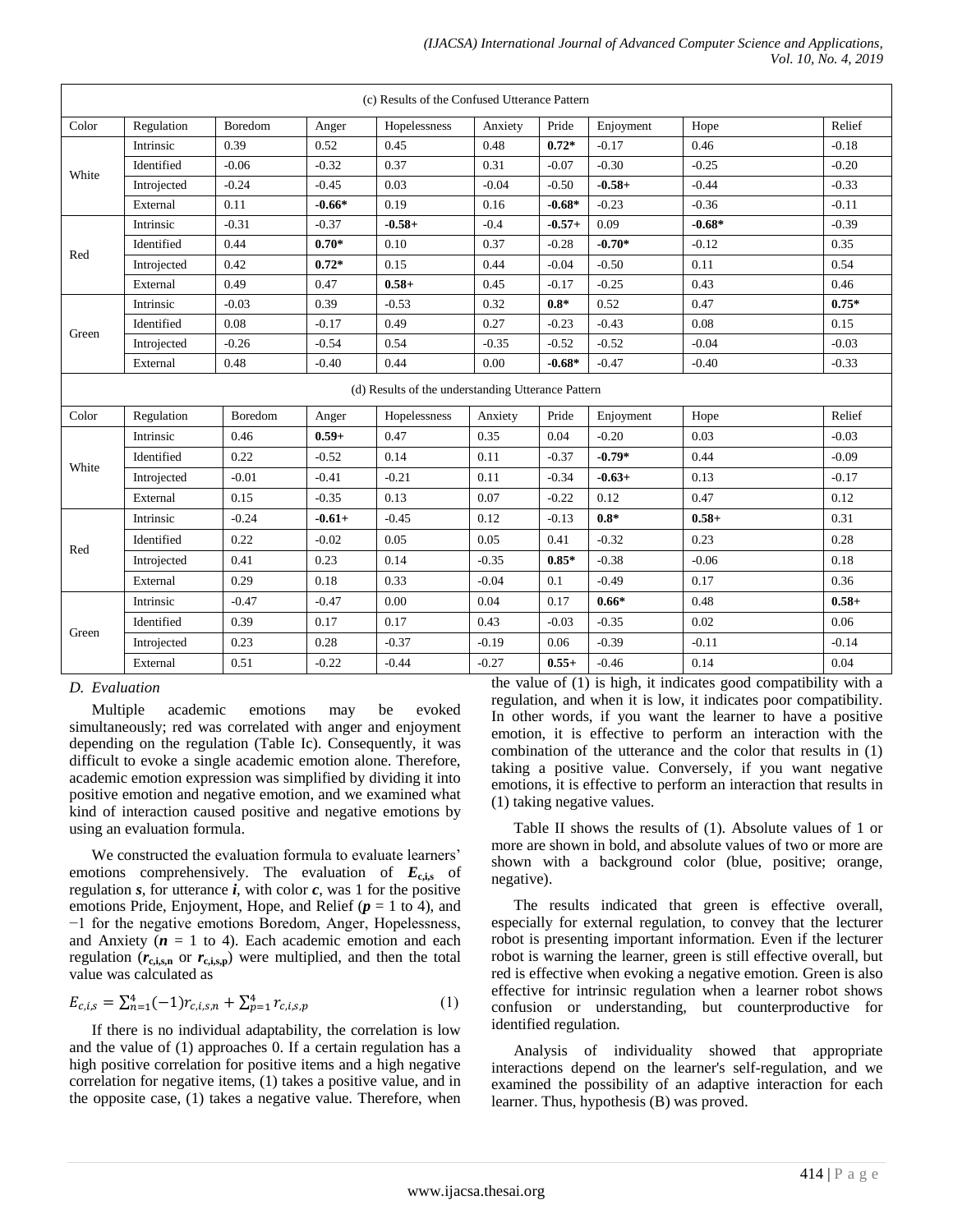|       | TABLE II.   |                           |         | RESULTS OF INDIVIDUALITY ANALYSIS |               |  |  |
|-------|-------------|---------------------------|---------|-----------------------------------|---------------|--|--|
|       | Self-       | <b>Utterance Patterns</b> |         |                                   |               |  |  |
| Color | regulation  | Important                 | Warning | Confused                          | Understanding |  |  |
| White | Intrinsic   | 0.99                      | $-0.16$ | $-1.02$                           | $-2.02$       |  |  |
|       | Identified  | -1.64                     | $-1.84$ | $-1.11$                           | $-0.77$       |  |  |
|       | Introjected | $-1.20$                   | $-0.08$ | $-1.15$                           | $-0.48$       |  |  |
|       | External    | -1.92                     | $-2.97$ | -1.19                             | 0.50          |  |  |
|       | Intrinsic   | $-0.61$                   | $-0.03$ | 0.12                              | 2.74          |  |  |
|       | Identified  | -1.94                     | $-1.48$ | $-2.37$                           | 0.30          |  |  |
| Red   | Introjected | 0.45                      | -1.17   | $-1.62$                           | 0.16          |  |  |
|       | External    | 0.28                      | 0.62    | $-1.51$                           | $-0.62$       |  |  |
| Green | Intrinsic   | 0.76                      | 1.26    | 2.39                              | 2.79          |  |  |
|       | Identified  | 0.78                      | 2.46    | $-1.10$                           | $-1.46$       |  |  |
|       | Introjected | 0.29                      | 0.55    | $-0.49$                           | $-0.54$       |  |  |
|       | External    | 1.19                      | 0.71    | $-2.41$                           | 0.70          |  |  |

TABLE II. RESULTS OF INDUSTRIALITY ANALYSIS

## V. EXPERIMENT II

In Sections III and IV, we used a single utterance and assumed it was similar to a real lecture; however, there was no flow or context. The context of the preceding and following utterances may also affect academic emotions. Therefore, we investigated the influence of continuous utterances on the academic emotions of the learner in the context of a real lecture.

#### *A. Summary*

We examined the effect of the color of Pepper's eyes on the emotion of learners' learning activities. The participants were 18 graduate and undergraduate students (nine participants in the experimental group, and nine participants in the control group).

## *B. Purpose*

We investigated whether academic emotions can be manipulated by colors in a real lecture.

## *C. Stimulus*

As in Experiment I, we only changed the color of Pepper's eyes, and the eye color and the corresponding emotion were the same. A real lecture on statistical analysis was divided into 12 utterances (Tables III and IV), and we assigned colors when the utterances contained the intents of Important, Warning, Confused, and Understanding.

#### *D. Questionnaire*

As in Experiment I, we prepared seven-point Likert scale questionnaires that used the academic emotions as evaluation items.

## *E. Procedure*

In the experiment, a continuous context was created based on a recording of a real lecture, and the interaction between the Pepper robots was created on a video.

An example of the experimental setup is shown in Fig. 7. The participant was given a laptop and wore headphones. A video of the Pepper was shown (Fig. 8).



Fig. 7. Experimental setup



Fig. 8. Image from the stimulus video for the 10th utterance in Table III.

In the video, we gave Pepper the roles of teacher, teaching assistant (TA), and student. We used the utterances that promote Important and Warning for the teacher and the TA roles, and the utterances that represent Confused and Understanding for the student role. Hence, in the video, interactions were performed by Pepper in these three roles.

The participants were instructed to familiarize themselves with the context of the interaction in the video for each utterance in advance, and to assume that they were in the same environment as the three Pepper robots. Then, the emotions felt by the participant when they heard each utterance were recorded with a questionnaire.

The 18 participants were divided into the experimental group (nine participants), who were presented with the colors and the corresponding emotion table, and the control group (nine participants), who were not presented with the colors and the corresponding emotion table.

The procedure was as follows (Fig. 9):

*1)* Participants sit in front of a laptop.

*2)* Participants evaluate Pepper"s lecture behavior in a video.

*a)* Pepper speaks Utterance [1], while illuminating its eyes when it has an intent.

*b)* Participants evaluate in context with a questionnaire.

*c)* Repeat a) and b) while changing number in [] from 1–12 corresponding to the utterance.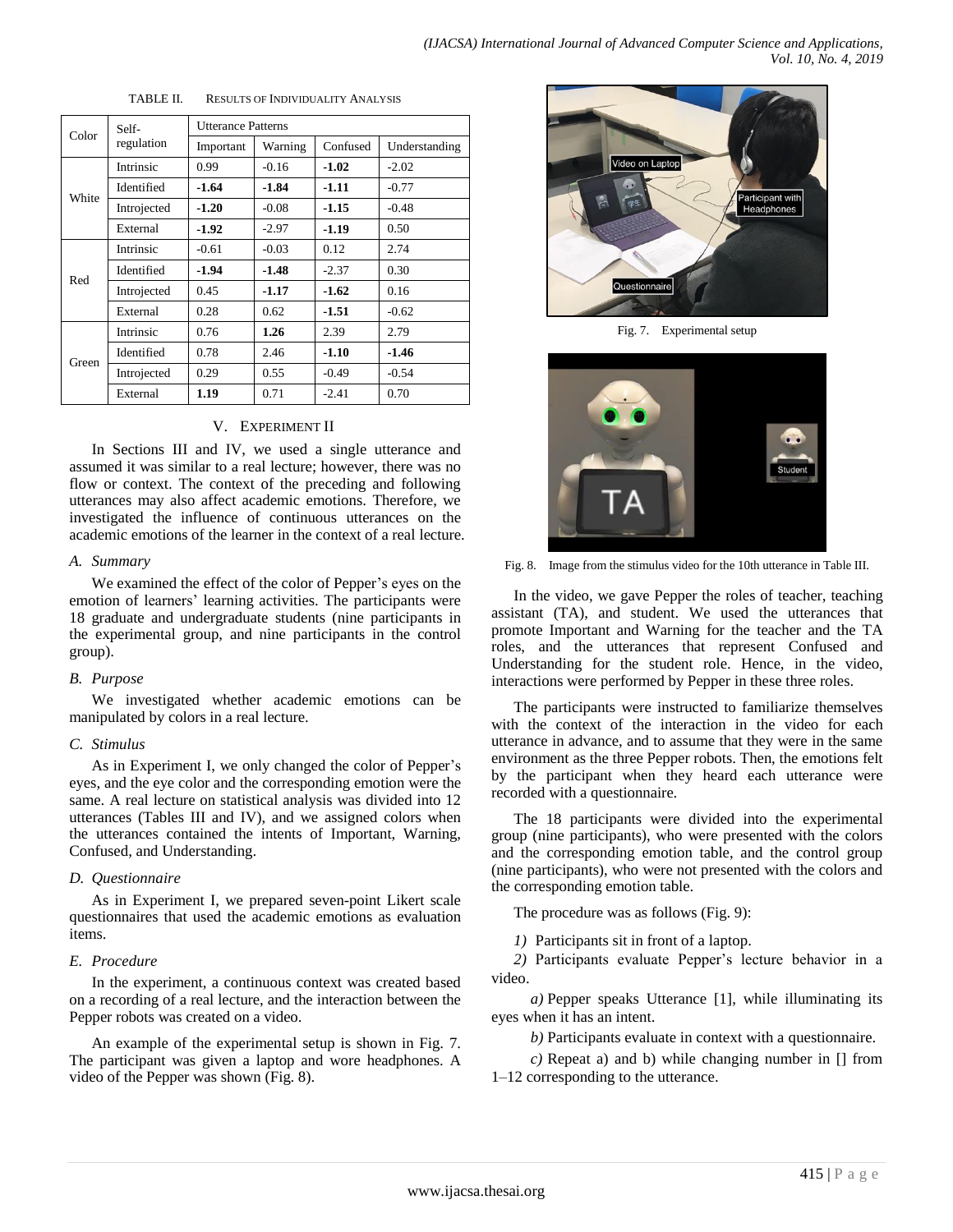| TABLE III. | SCRIPTS FOR UTTERANCES 1-7 FOR EXPERIMENT II |  |
|------------|----------------------------------------------|--|
|            |                                              |  |

| Utterance<br>No. | Intent            | Role | Script (areas in [] are presented in the color in (). Otherwise the color is white.)                                                                                                                                                                                                                                                                                                                                                                                                                                                                                                                                                                                                                                                                                                                                                                                                                                                                                                                                                                                                                                                                                                                                                                                                                                                                          |
|------------------|-------------------|------|---------------------------------------------------------------------------------------------------------------------------------------------------------------------------------------------------------------------------------------------------------------------------------------------------------------------------------------------------------------------------------------------------------------------------------------------------------------------------------------------------------------------------------------------------------------------------------------------------------------------------------------------------------------------------------------------------------------------------------------------------------------------------------------------------------------------------------------------------------------------------------------------------------------------------------------------------------------------------------------------------------------------------------------------------------------------------------------------------------------------------------------------------------------------------------------------------------------------------------------------------------------------------------------------------------------------------------------------------------------|
| 1                | Warning Teacher   |      | Good morning everybody. I would like to start today's lecture.<br>First of all, here is the question and answer section.<br>One student asked the question "I answered 'Please describe xxx' in the Excel text box. Is this right?"<br>This is "basically, let's output the problem in Excel", so save the contents in Excel. You should write in the text or write directly in<br>the cell. However, among the present submissions, someone wrote in the free description column of Moodle.<br>[(Green) This time, there was a mistake, but everyone should write in Excel from now on; please be careful.]                                                                                                                                                                                                                                                                                                                                                                                                                                                                                                                                                                                                                                                                                                                                                  |
| $\overline{2}$   |                   |      | Also, I think that "Statistical analysis" is more difficult than in the previous class because it is more specialized.<br>In my lectures, I would like you not just to remember what I have taught you, but to think "where can I use this?"<br>Important Teacher Because we need to get used to difficult things.<br>[(Red) In addition, there is one more important point that applies to study in general: when thinking "where is it difficult," "where<br>is it hard to understand," please carefully think about where you stopped understanding.]                                                                                                                                                                                                                                                                                                                                                                                                                                                                                                                                                                                                                                                                                                                                                                                                      |
| 3                |                   |      | Confused Student [(White) I did not understand where the interval of 10 to 100 was or how to make a data division in a histogram.]                                                                                                                                                                                                                                                                                                                                                                                                                                                                                                                                                                                                                                                                                                                                                                                                                                                                                                                                                                                                                                                                                                                                                                                                                            |
|                  | Confused Student  |      | [(Green) The variance and standard deviation could be determined. However, I investigated the problem of describing the<br>difference between variance and standard deviation, but I don't understand the difference.]                                                                                                                                                                                                                                                                                                                                                                                                                                                                                                                                                                                                                                                                                                                                                                                                                                                                                                                                                                                                                                                                                                                                        |
| 5                | Important Teacher |      | Thank you, this has been asked a lot.<br>I would like to explain later how to use variance, standard deviation, and their differences.<br>Everyone, you could think about what that meant the words in the histogram and data divisions.<br>In fact, the lecture materials are those of my predecessor, so there is no explanation of the data division.<br>Usually, there is nothing perfect about what you get.<br>So, I would like you to develop skills such as supplementing these materials and examining points that you do not understand.<br>[(Red) Therefore, I think it is very important to do activities that supplement the lecture materials, because it is OK for you to take<br>notes when things that are not in the materials are explained.]                                                                                                                                                                                                                                                                                                                                                                                                                                                                                                                                                                                              |
| 6                | Important Teacher |      | There was a comment that "the explanation of the composition cumulative ratio and the explanation of the Pareto chart were quite<br>difficult".<br>Pareto charts and cumulative ratios are simple things that you can easily understand if you find easy-to-understand web-pages, but<br>there are many web-pages that are hard to understand. So, I think it would be quite difficult when you use such a web-page.<br>There was also the question, "Do you want a cumulative ratio for the histogram?"<br>This depends on the situation. In most cases, it may not be required up to that point, and it is often good if a histogram can be<br>created, but in some cases it, a cumulative ratio should be shown.<br>[(Green) The important thing here is whether you can do it when someone says "do it because I need it". It is more important<br>whether you can do it when told, rather than whether you always do it.]                                                                                                                                                                                                                                                                                                                                                                                                                                |
| 7                | Important Teacher |      | Now, I would like to explain the statement I mentioned earlier, "The difference between variance and standard deviation is difficult<br>to understand."<br>[(Red) The explanation here is important, so please listen carefully.]<br>Simply put, both are used for data dispersion. Both the variance and the standard deviation mean that the smaller the value is, the<br>smaller the variance will be.<br>The difference is that the variance is easier to calculate. Moreover, although the size of the dispersion can be compared, dispersion<br>does not show how large the variation is. Please look at document 1.<br><about 1="" document=""><br/>This is extracted with basic statistics, but dispersion can show that scores in social studies and math are different. However,<br/>dispersion does not show how large the variation is. Therefore, using standard deviation is somewhat difficult for mathematical<br/>expressions. But how much does the overall score deviate, for example, in the case of an average of about 50 points; is the variation<br/>about 5 points or 20 points? It is the standard deviation that is required to determine this.<br/>So, basically, standard deviation is more useful.<br/>So, in most cases, it is important to keep in mind that the most useful standard deviations are most often used.</about> |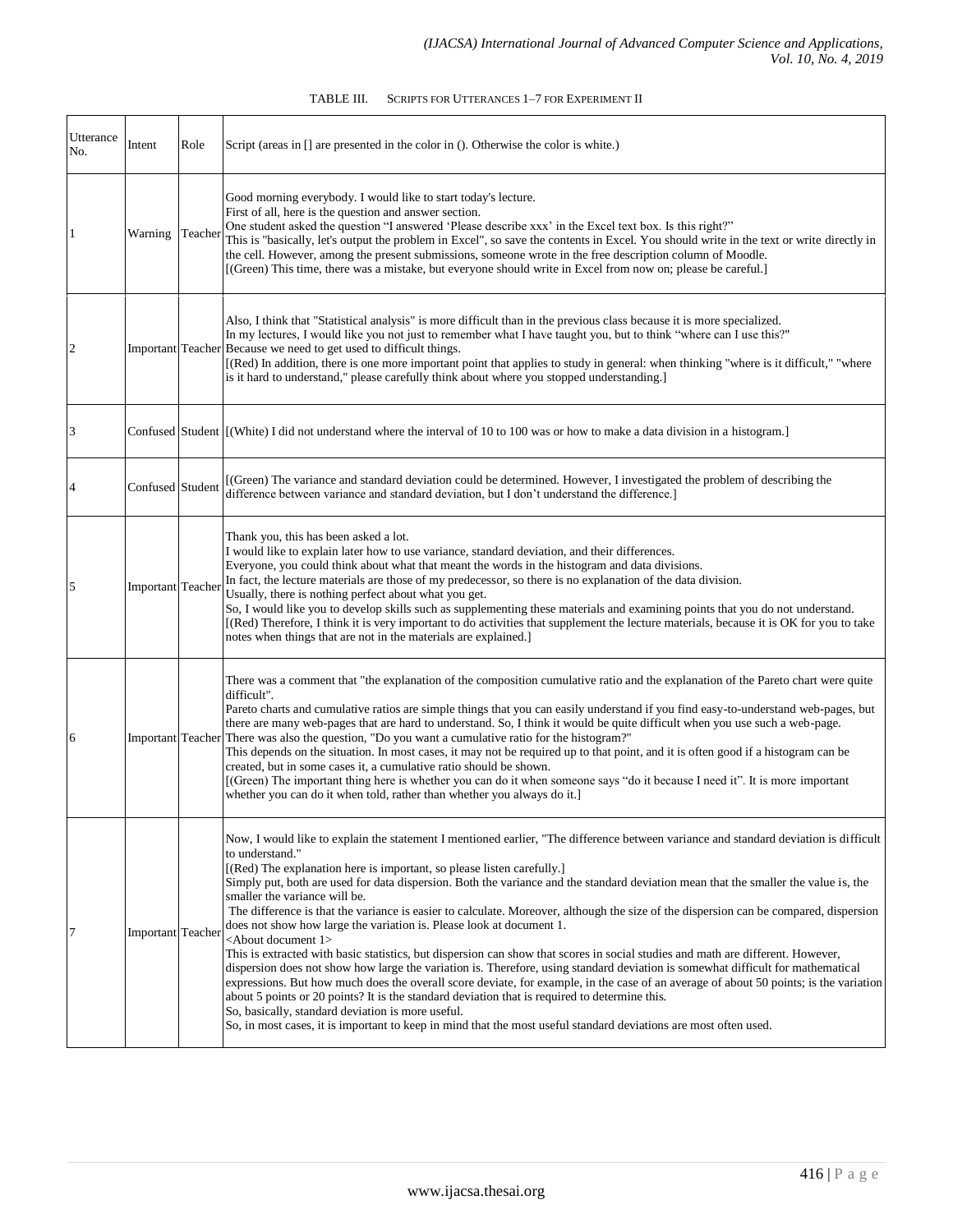| TABLE IV. | SCENARIO OF UTTERANCE 8 TO 12 FOR EXPERIMENT II. |
|-----------|--------------------------------------------------|
|-----------|--------------------------------------------------|

| Utterance<br>No. | Intent                | Role                 | Script (areas in $\lceil$ ) are presented with the color in (). Otherwise the color is white.)                                                                                                                                                                                                                                                                                                                                                                                                                                                                                                                                                                                                                                                                                                                                                                                                                                                                                                                                                                                                                                                                                                                                                                                                                                                                                                                                                                                                                                                                                                                                                                                                                                                                                                                                                                                                                 |
|------------------|-----------------------|----------------------|----------------------------------------------------------------------------------------------------------------------------------------------------------------------------------------------------------------------------------------------------------------------------------------------------------------------------------------------------------------------------------------------------------------------------------------------------------------------------------------------------------------------------------------------------------------------------------------------------------------------------------------------------------------------------------------------------------------------------------------------------------------------------------------------------------------------------------------------------------------------------------------------------------------------------------------------------------------------------------------------------------------------------------------------------------------------------------------------------------------------------------------------------------------------------------------------------------------------------------------------------------------------------------------------------------------------------------------------------------------------------------------------------------------------------------------------------------------------------------------------------------------------------------------------------------------------------------------------------------------------------------------------------------------------------------------------------------------------------------------------------------------------------------------------------------------------------------------------------------------------------------------------------------------|
|                  | Important             | Teacher              | Yes, this is the last review.<br>[(Green) Although the context may change, I want to tell you a very important story that will be useful beyond this<br>lecture.]<br>Please see document 2.<br><about 2="" document=""><br/>This triangle displayed in front of you is called the learning pyramid. This is important information, so I would like you<br/>to remember it, but everyone listens to lectures for about a week at university, right?<br/>Researchers found that if you just listen to the lecture, the knowledge retention rate is 5%. So even if I try my best and<br/>talk about 100 things, you will only remember five. So, I want you to be conscious of this, and stop just listening to the<br/>lecture. I think that you will not get anything out of it with this technique.<br/>The knowledge retention rate is 10% for reading and 20% for watching videos. In addition, the rate is about 30% if you<br/>see someone operating something, such as a demonstration.<br/>All of these are passive learning techniques. How is everyone so far? Probably, there are many people engaged in passive<br/>learning.<br/>In other words, people who think that they are not linked to their own future, who are not conscious of this, or are<br/>interested only in the contents of the lecture, tend to have a low level of understanding.<br/>Instead, for example, when you assume you will become a CEO in the future, when you think about it in relation to you,<br/>or when you perform activities such as teaching people, 75% to 90% of knowledge is retained.<br/>So, basically, knowledge is not retained when you input or listen, but when you output. Knowledge can only be absorbed<br/>when you use it, so it is very important to think on your own. Among the techniques, teaching people is very effective, so<br/>please teach your friends whenever possible.</about> |
| 9                | Confused              | Student              | [(White) Excuse me, when I made a graph with an input range, the Lecturer said "Don't forget to check the label," but I<br>do not know what the label is.]                                                                                                                                                                                                                                                                                                                                                                                                                                                                                                                                                                                                                                                                                                                                                                                                                                                                                                                                                                                                                                                                                                                                                                                                                                                                                                                                                                                                                                                                                                                                                                                                                                                                                                                                                     |
| 10               | Warning               | TA                   | What is the labelI think that when choosing the input range, you chose from the name of the top subject. But isn't the<br>name of the subject a number?<br>Therefore, saying "the name of the top subject is not a numerical value" is a label check.<br>If you add a label, it will analyze it as a simple character, not the data at the top.<br>[(Green) It is easy to make mistakes when testing, so be careful.]                                                                                                                                                                                                                                                                                                                                                                                                                                                                                                                                                                                                                                                                                                                                                                                                                                                                                                                                                                                                                                                                                                                                                                                                                                                                                                                                                                                                                                                                                          |
| 11               | Understanding Student |                      | $[(Red)$ I see, that's it.]                                                                                                                                                                                                                                                                                                                                                                                                                                                                                                                                                                                                                                                                                                                                                                                                                                                                                                                                                                                                                                                                                                                                                                                                                                                                                                                                                                                                                                                                                                                                                                                                                                                                                                                                                                                                                                                                                    |
| 12               | Understanding         | Teacher &<br>Student | *Teacher*<br>Next, we will learn how to find the mean, variance, and standard deviation. These three values can be calculated by<br>functions.<br>The average uses the AVERAGE function.<br>In addition, the variance uses the VAR function, and the standard deviation uses the STDEV function.<br>There are several types of variance and standard deviation, such as P and S, but you can use any of them in this lecture.<br>Did you understand?<br>*Learner*<br>[(White) Yes, I understand.]                                                                                                                                                                                                                                                                                                                                                                                                                                                                                                                                                                                                                                                                                                                                                                                                                                                                                                                                                                                                                                                                                                                                                                                                                                                                                                                                                                                                              |

For the control group, the robots' eyes were always illuminated white in step 2 a).

# *F. Results*

Fig. 10 shows the typical average values for Utterances 2 to 6 in the experiment group, and Fig. 11 shows the corresponding typical average values for the control group.

# *G. Evaluation*

Because the color was always white for the control group, Fig. 11 shows the emotion related to the uttered content itself. There was almost no change in emotion for the continuous utterance in the control group; however, in the experimental group (Fig. 10), there were multiple changes in emotion. For example, in Utterance 3, Boredom in the experimental group is clearly increased, and Anger and Hope are suppressed. Furthermore, in Utterance 5, Pride, Anger, and Hope in the



experimental group are clearly increased. These results confirmed that emotion could be manipulated by color even in

a situation similar to a real lecture.

Fig. 9. Procedure for Experiment II